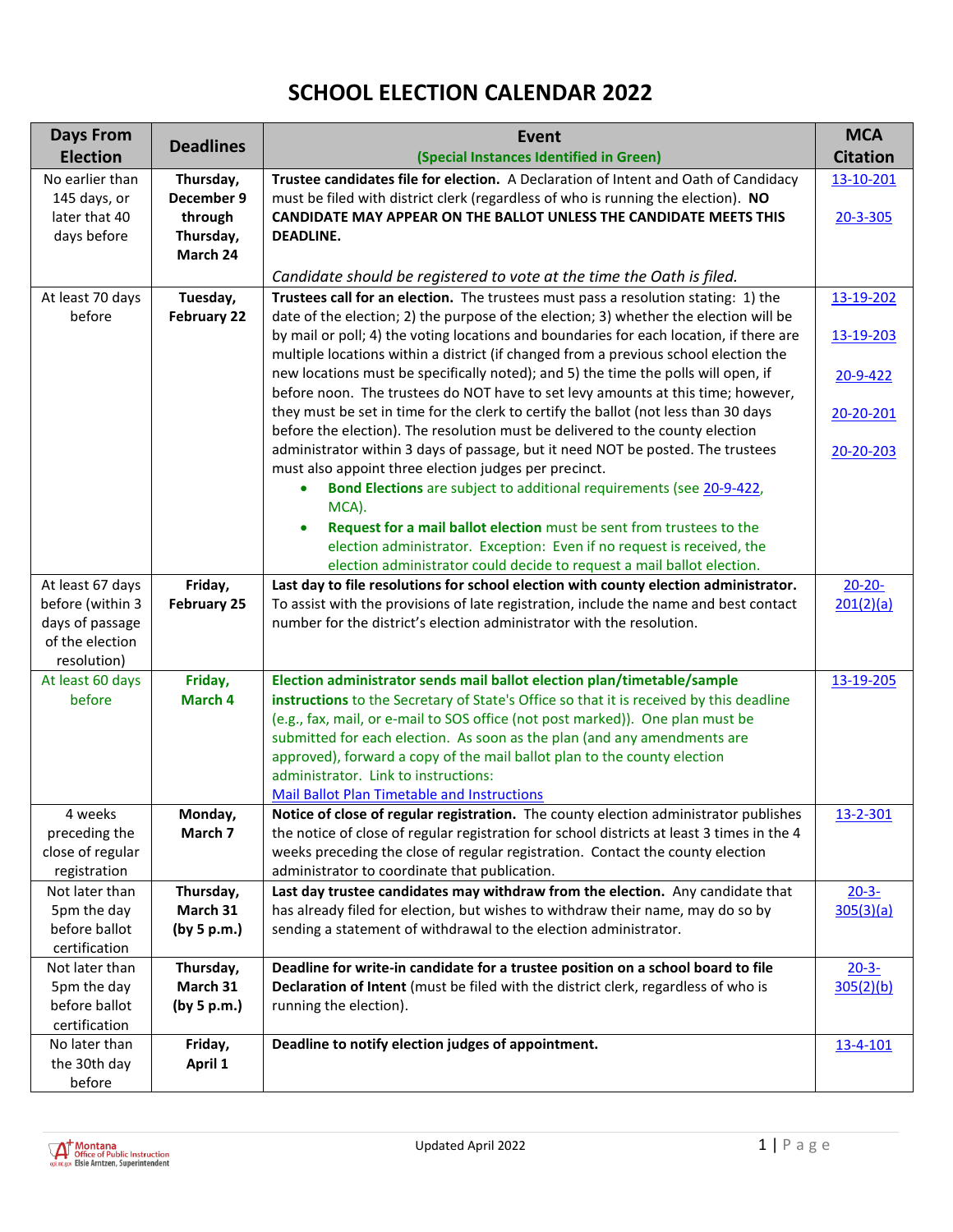| <b>Election</b><br><b>Citation</b><br>(Special Instances Identified in Green)<br>Not less than 30<br>Election administrator certifies ballot. The election administrator prepares the final<br>20-20-401<br>Friday,<br>April 1<br>ballot form, listing all candidates and propositions to be voted upon. The ballot<br>days before<br>15-10-425<br>must then be delivered to the election administrator, if other than the clerk.<br>Trustees must pass a resolution stating exact levy amounts by this date for the clerk<br>to certify the ballot. This resolution must include the durational limit, if any, on the<br>levy.<br>Election by Acclamation and Cancellation of Election - Notice. If the number of<br>Not less than 30<br>Friday,<br>20-3-313<br>days before<br>April 1<br>candidates filing a nomination petition or filing a declaration of intent to be a write-<br>in candidate is equal to or less than the number of open trustee positions to be<br>elected, the trustees may cancel the election. They must then give notice that a<br>trustee election will not be held. The trustee election may not be declared by<br>acclamation until all candidate filing deadlines have passed. Send a copy to the<br>county election administrator to aid with the provisions of late registration.<br>** A trustee election held in single-member or trustee nominating district is<br>considered a separate trustee election for declaring the election by acclamation.<br>Close of regular voter registration. Registration forms postmarked by this date and<br>30 days before<br>Monday,<br>13-2-301<br>April 4<br>received within 3 days are accepted for regular registration. Late registration must<br>any election<br>be completed at the county election office.<br>Monday,<br>Contact your county election administrator for the absentee ballot list.<br>Not more than<br>13-13-212<br>30 days before<br>April 4<br>20-20-312<br>Not more than<br>Monday,<br>Performance Testing and Certification of Voting System. The election<br>13-17-212<br>30 days before<br>April 4<br>administrator must publicly test and certify that the system is performing properly.<br>Start of Late Registration. Late voter registration starts and continues through<br>Day after Close<br>Tuesday,<br>13-2-304<br>noon on the day before the election. Late registration must be completed at the<br>of Regular<br><b>April 5</b><br>Registration<br>office of the county election administrator. <b>** SEE NOTE</b><br>Notice of election is posted. The election notice must be published in a newspaper<br>Not less than 10<br>Thursday<br>20-20-204<br>March 24<br>of general circulation in the district, if available, posted in at least three public<br>days, or more<br>than 40 days<br>places in the district AND posted on the district's website for the 10 days prior to<br><b>Through</b><br>the election, if the district has an active website. Notice using any other recognized<br>before<br>Saturday,<br>media may be used to supplement the posting. The notice must include: 1) the date<br>April 23<br>and voting locations for the election; 2) voting location hours; 3) each proposition to<br>be considered by the electorate; 4) the number of trustee positions, if any, subject<br>to election and the length of the terms for those positions; 5) where and how<br>absentee ballots may be obtained; and 6) where and how late registrants may<br>obtain a ballot on election day. ** SEE NOTE<br>If the polling place has changed from the previous school election, that<br>$\bullet$<br>change must be referred to in the notice.<br>If more than one proposition will be considered in the same district, each<br>$\bullet$<br>proposition must be set apart and identified, or placed in separate notices.<br>Wednesday,<br>Absentee ballots available. The election administrator prepares ballots for<br>At least 20 days<br>13-13-214<br>April 13<br>absentee voters. Remember to enclose four things in the absentee package.<br>before | <b>Days From</b> |                  | <b>Event</b>                       | <b>MCA</b> |
|-------------------------------------------------------------------------------------------------------------------------------------------------------------------------------------------------------------------------------------------------------------------------------------------------------------------------------------------------------------------------------------------------------------------------------------------------------------------------------------------------------------------------------------------------------------------------------------------------------------------------------------------------------------------------------------------------------------------------------------------------------------------------------------------------------------------------------------------------------------------------------------------------------------------------------------------------------------------------------------------------------------------------------------------------------------------------------------------------------------------------------------------------------------------------------------------------------------------------------------------------------------------------------------------------------------------------------------------------------------------------------------------------------------------------------------------------------------------------------------------------------------------------------------------------------------------------------------------------------------------------------------------------------------------------------------------------------------------------------------------------------------------------------------------------------------------------------------------------------------------------------------------------------------------------------------------------------------------------------------------------------------------------------------------------------------------------------------------------------------------------------------------------------------------------------------------------------------------------------------------------------------------------------------------------------------------------------------------------------------------------------------------------------------------------------------------------------------------------------------------------------------------------------------------------------------------------------------------------------------------------------------------------------------------------------------------------------------------------------------------------------------------------------------------------------------------------------------------------------------------------------------------------------------------------------------------------------------------------------------------------------------------------------------------------------------------------------------------------------------------------------------------------------------------------------------------------------------------------------------------------------------------------------------------------------------------------------------------------------------------------------------------------------------------------------------------------------------------------------------------------------------------------------------------------------------------------------------------------------------------------------------------------------------------------------------------------------------------------------------------------------------------------------------------------------------------------------------------------------------------------------------------------------------------------------------------------------------------------------------------------------------------------------------------------------------------------------------------------|------------------|------------------|------------------------------------|------------|
|                                                                                                                                                                                                                                                                                                                                                                                                                                                                                                                                                                                                                                                                                                                                                                                                                                                                                                                                                                                                                                                                                                                                                                                                                                                                                                                                                                                                                                                                                                                                                                                                                                                                                                                                                                                                                                                                                                                                                                                                                                                                                                                                                                                                                                                                                                                                                                                                                                                                                                                                                                                                                                                                                                                                                                                                                                                                                                                                                                                                                                                                                                                                                                                                                                                                                                                                                                                                                                                                                                                                                                                                                                                                                                                                                                                                                                                                                                                                                                                                                                                                                                 |                  | <b>Deadlines</b> |                                    |            |
|                                                                                                                                                                                                                                                                                                                                                                                                                                                                                                                                                                                                                                                                                                                                                                                                                                                                                                                                                                                                                                                                                                                                                                                                                                                                                                                                                                                                                                                                                                                                                                                                                                                                                                                                                                                                                                                                                                                                                                                                                                                                                                                                                                                                                                                                                                                                                                                                                                                                                                                                                                                                                                                                                                                                                                                                                                                                                                                                                                                                                                                                                                                                                                                                                                                                                                                                                                                                                                                                                                                                                                                                                                                                                                                                                                                                                                                                                                                                                                                                                                                                                                 |                  |                  |                                    |            |
|                                                                                                                                                                                                                                                                                                                                                                                                                                                                                                                                                                                                                                                                                                                                                                                                                                                                                                                                                                                                                                                                                                                                                                                                                                                                                                                                                                                                                                                                                                                                                                                                                                                                                                                                                                                                                                                                                                                                                                                                                                                                                                                                                                                                                                                                                                                                                                                                                                                                                                                                                                                                                                                                                                                                                                                                                                                                                                                                                                                                                                                                                                                                                                                                                                                                                                                                                                                                                                                                                                                                                                                                                                                                                                                                                                                                                                                                                                                                                                                                                                                                                                 |                  |                  |                                    |            |
|                                                                                                                                                                                                                                                                                                                                                                                                                                                                                                                                                                                                                                                                                                                                                                                                                                                                                                                                                                                                                                                                                                                                                                                                                                                                                                                                                                                                                                                                                                                                                                                                                                                                                                                                                                                                                                                                                                                                                                                                                                                                                                                                                                                                                                                                                                                                                                                                                                                                                                                                                                                                                                                                                                                                                                                                                                                                                                                                                                                                                                                                                                                                                                                                                                                                                                                                                                                                                                                                                                                                                                                                                                                                                                                                                                                                                                                                                                                                                                                                                                                                                                 |                  |                  |                                    |            |
|                                                                                                                                                                                                                                                                                                                                                                                                                                                                                                                                                                                                                                                                                                                                                                                                                                                                                                                                                                                                                                                                                                                                                                                                                                                                                                                                                                                                                                                                                                                                                                                                                                                                                                                                                                                                                                                                                                                                                                                                                                                                                                                                                                                                                                                                                                                                                                                                                                                                                                                                                                                                                                                                                                                                                                                                                                                                                                                                                                                                                                                                                                                                                                                                                                                                                                                                                                                                                                                                                                                                                                                                                                                                                                                                                                                                                                                                                                                                                                                                                                                                                                 |                  |                  |                                    |            |
|                                                                                                                                                                                                                                                                                                                                                                                                                                                                                                                                                                                                                                                                                                                                                                                                                                                                                                                                                                                                                                                                                                                                                                                                                                                                                                                                                                                                                                                                                                                                                                                                                                                                                                                                                                                                                                                                                                                                                                                                                                                                                                                                                                                                                                                                                                                                                                                                                                                                                                                                                                                                                                                                                                                                                                                                                                                                                                                                                                                                                                                                                                                                                                                                                                                                                                                                                                                                                                                                                                                                                                                                                                                                                                                                                                                                                                                                                                                                                                                                                                                                                                 |                  |                  |                                    |            |
|                                                                                                                                                                                                                                                                                                                                                                                                                                                                                                                                                                                                                                                                                                                                                                                                                                                                                                                                                                                                                                                                                                                                                                                                                                                                                                                                                                                                                                                                                                                                                                                                                                                                                                                                                                                                                                                                                                                                                                                                                                                                                                                                                                                                                                                                                                                                                                                                                                                                                                                                                                                                                                                                                                                                                                                                                                                                                                                                                                                                                                                                                                                                                                                                                                                                                                                                                                                                                                                                                                                                                                                                                                                                                                                                                                                                                                                                                                                                                                                                                                                                                                 |                  |                  |                                    |            |
|                                                                                                                                                                                                                                                                                                                                                                                                                                                                                                                                                                                                                                                                                                                                                                                                                                                                                                                                                                                                                                                                                                                                                                                                                                                                                                                                                                                                                                                                                                                                                                                                                                                                                                                                                                                                                                                                                                                                                                                                                                                                                                                                                                                                                                                                                                                                                                                                                                                                                                                                                                                                                                                                                                                                                                                                                                                                                                                                                                                                                                                                                                                                                                                                                                                                                                                                                                                                                                                                                                                                                                                                                                                                                                                                                                                                                                                                                                                                                                                                                                                                                                 |                  |                  |                                    |            |
|                                                                                                                                                                                                                                                                                                                                                                                                                                                                                                                                                                                                                                                                                                                                                                                                                                                                                                                                                                                                                                                                                                                                                                                                                                                                                                                                                                                                                                                                                                                                                                                                                                                                                                                                                                                                                                                                                                                                                                                                                                                                                                                                                                                                                                                                                                                                                                                                                                                                                                                                                                                                                                                                                                                                                                                                                                                                                                                                                                                                                                                                                                                                                                                                                                                                                                                                                                                                                                                                                                                                                                                                                                                                                                                                                                                                                                                                                                                                                                                                                                                                                                 |                  |                  |                                    |            |
|                                                                                                                                                                                                                                                                                                                                                                                                                                                                                                                                                                                                                                                                                                                                                                                                                                                                                                                                                                                                                                                                                                                                                                                                                                                                                                                                                                                                                                                                                                                                                                                                                                                                                                                                                                                                                                                                                                                                                                                                                                                                                                                                                                                                                                                                                                                                                                                                                                                                                                                                                                                                                                                                                                                                                                                                                                                                                                                                                                                                                                                                                                                                                                                                                                                                                                                                                                                                                                                                                                                                                                                                                                                                                                                                                                                                                                                                                                                                                                                                                                                                                                 |                  |                  |                                    |            |
|                                                                                                                                                                                                                                                                                                                                                                                                                                                                                                                                                                                                                                                                                                                                                                                                                                                                                                                                                                                                                                                                                                                                                                                                                                                                                                                                                                                                                                                                                                                                                                                                                                                                                                                                                                                                                                                                                                                                                                                                                                                                                                                                                                                                                                                                                                                                                                                                                                                                                                                                                                                                                                                                                                                                                                                                                                                                                                                                                                                                                                                                                                                                                                                                                                                                                                                                                                                                                                                                                                                                                                                                                                                                                                                                                                                                                                                                                                                                                                                                                                                                                                 |                  |                  |                                    |            |
|                                                                                                                                                                                                                                                                                                                                                                                                                                                                                                                                                                                                                                                                                                                                                                                                                                                                                                                                                                                                                                                                                                                                                                                                                                                                                                                                                                                                                                                                                                                                                                                                                                                                                                                                                                                                                                                                                                                                                                                                                                                                                                                                                                                                                                                                                                                                                                                                                                                                                                                                                                                                                                                                                                                                                                                                                                                                                                                                                                                                                                                                                                                                                                                                                                                                                                                                                                                                                                                                                                                                                                                                                                                                                                                                                                                                                                                                                                                                                                                                                                                                                                 |                  |                  |                                    |            |
|                                                                                                                                                                                                                                                                                                                                                                                                                                                                                                                                                                                                                                                                                                                                                                                                                                                                                                                                                                                                                                                                                                                                                                                                                                                                                                                                                                                                                                                                                                                                                                                                                                                                                                                                                                                                                                                                                                                                                                                                                                                                                                                                                                                                                                                                                                                                                                                                                                                                                                                                                                                                                                                                                                                                                                                                                                                                                                                                                                                                                                                                                                                                                                                                                                                                                                                                                                                                                                                                                                                                                                                                                                                                                                                                                                                                                                                                                                                                                                                                                                                                                                 |                  |                  |                                    |            |
|                                                                                                                                                                                                                                                                                                                                                                                                                                                                                                                                                                                                                                                                                                                                                                                                                                                                                                                                                                                                                                                                                                                                                                                                                                                                                                                                                                                                                                                                                                                                                                                                                                                                                                                                                                                                                                                                                                                                                                                                                                                                                                                                                                                                                                                                                                                                                                                                                                                                                                                                                                                                                                                                                                                                                                                                                                                                                                                                                                                                                                                                                                                                                                                                                                                                                                                                                                                                                                                                                                                                                                                                                                                                                                                                                                                                                                                                                                                                                                                                                                                                                                 |                  |                  |                                    |            |
|                                                                                                                                                                                                                                                                                                                                                                                                                                                                                                                                                                                                                                                                                                                                                                                                                                                                                                                                                                                                                                                                                                                                                                                                                                                                                                                                                                                                                                                                                                                                                                                                                                                                                                                                                                                                                                                                                                                                                                                                                                                                                                                                                                                                                                                                                                                                                                                                                                                                                                                                                                                                                                                                                                                                                                                                                                                                                                                                                                                                                                                                                                                                                                                                                                                                                                                                                                                                                                                                                                                                                                                                                                                                                                                                                                                                                                                                                                                                                                                                                                                                                                 |                  |                  |                                    |            |
|                                                                                                                                                                                                                                                                                                                                                                                                                                                                                                                                                                                                                                                                                                                                                                                                                                                                                                                                                                                                                                                                                                                                                                                                                                                                                                                                                                                                                                                                                                                                                                                                                                                                                                                                                                                                                                                                                                                                                                                                                                                                                                                                                                                                                                                                                                                                                                                                                                                                                                                                                                                                                                                                                                                                                                                                                                                                                                                                                                                                                                                                                                                                                                                                                                                                                                                                                                                                                                                                                                                                                                                                                                                                                                                                                                                                                                                                                                                                                                                                                                                                                                 |                  |                  |                                    |            |
|                                                                                                                                                                                                                                                                                                                                                                                                                                                                                                                                                                                                                                                                                                                                                                                                                                                                                                                                                                                                                                                                                                                                                                                                                                                                                                                                                                                                                                                                                                                                                                                                                                                                                                                                                                                                                                                                                                                                                                                                                                                                                                                                                                                                                                                                                                                                                                                                                                                                                                                                                                                                                                                                                                                                                                                                                                                                                                                                                                                                                                                                                                                                                                                                                                                                                                                                                                                                                                                                                                                                                                                                                                                                                                                                                                                                                                                                                                                                                                                                                                                                                                 |                  |                  |                                    |            |
|                                                                                                                                                                                                                                                                                                                                                                                                                                                                                                                                                                                                                                                                                                                                                                                                                                                                                                                                                                                                                                                                                                                                                                                                                                                                                                                                                                                                                                                                                                                                                                                                                                                                                                                                                                                                                                                                                                                                                                                                                                                                                                                                                                                                                                                                                                                                                                                                                                                                                                                                                                                                                                                                                                                                                                                                                                                                                                                                                                                                                                                                                                                                                                                                                                                                                                                                                                                                                                                                                                                                                                                                                                                                                                                                                                                                                                                                                                                                                                                                                                                                                                 |                  |                  |                                    |            |
|                                                                                                                                                                                                                                                                                                                                                                                                                                                                                                                                                                                                                                                                                                                                                                                                                                                                                                                                                                                                                                                                                                                                                                                                                                                                                                                                                                                                                                                                                                                                                                                                                                                                                                                                                                                                                                                                                                                                                                                                                                                                                                                                                                                                                                                                                                                                                                                                                                                                                                                                                                                                                                                                                                                                                                                                                                                                                                                                                                                                                                                                                                                                                                                                                                                                                                                                                                                                                                                                                                                                                                                                                                                                                                                                                                                                                                                                                                                                                                                                                                                                                                 |                  |                  |                                    |            |
|                                                                                                                                                                                                                                                                                                                                                                                                                                                                                                                                                                                                                                                                                                                                                                                                                                                                                                                                                                                                                                                                                                                                                                                                                                                                                                                                                                                                                                                                                                                                                                                                                                                                                                                                                                                                                                                                                                                                                                                                                                                                                                                                                                                                                                                                                                                                                                                                                                                                                                                                                                                                                                                                                                                                                                                                                                                                                                                                                                                                                                                                                                                                                                                                                                                                                                                                                                                                                                                                                                                                                                                                                                                                                                                                                                                                                                                                                                                                                                                                                                                                                                 |                  |                  |                                    |            |
|                                                                                                                                                                                                                                                                                                                                                                                                                                                                                                                                                                                                                                                                                                                                                                                                                                                                                                                                                                                                                                                                                                                                                                                                                                                                                                                                                                                                                                                                                                                                                                                                                                                                                                                                                                                                                                                                                                                                                                                                                                                                                                                                                                                                                                                                                                                                                                                                                                                                                                                                                                                                                                                                                                                                                                                                                                                                                                                                                                                                                                                                                                                                                                                                                                                                                                                                                                                                                                                                                                                                                                                                                                                                                                                                                                                                                                                                                                                                                                                                                                                                                                 |                  |                  |                                    |            |
|                                                                                                                                                                                                                                                                                                                                                                                                                                                                                                                                                                                                                                                                                                                                                                                                                                                                                                                                                                                                                                                                                                                                                                                                                                                                                                                                                                                                                                                                                                                                                                                                                                                                                                                                                                                                                                                                                                                                                                                                                                                                                                                                                                                                                                                                                                                                                                                                                                                                                                                                                                                                                                                                                                                                                                                                                                                                                                                                                                                                                                                                                                                                                                                                                                                                                                                                                                                                                                                                                                                                                                                                                                                                                                                                                                                                                                                                                                                                                                                                                                                                                                 |                  |                  |                                    |            |
|                                                                                                                                                                                                                                                                                                                                                                                                                                                                                                                                                                                                                                                                                                                                                                                                                                                                                                                                                                                                                                                                                                                                                                                                                                                                                                                                                                                                                                                                                                                                                                                                                                                                                                                                                                                                                                                                                                                                                                                                                                                                                                                                                                                                                                                                                                                                                                                                                                                                                                                                                                                                                                                                                                                                                                                                                                                                                                                                                                                                                                                                                                                                                                                                                                                                                                                                                                                                                                                                                                                                                                                                                                                                                                                                                                                                                                                                                                                                                                                                                                                                                                 |                  |                  |                                    |            |
|                                                                                                                                                                                                                                                                                                                                                                                                                                                                                                                                                                                                                                                                                                                                                                                                                                                                                                                                                                                                                                                                                                                                                                                                                                                                                                                                                                                                                                                                                                                                                                                                                                                                                                                                                                                                                                                                                                                                                                                                                                                                                                                                                                                                                                                                                                                                                                                                                                                                                                                                                                                                                                                                                                                                                                                                                                                                                                                                                                                                                                                                                                                                                                                                                                                                                                                                                                                                                                                                                                                                                                                                                                                                                                                                                                                                                                                                                                                                                                                                                                                                                                 |                  |                  |                                    |            |
|                                                                                                                                                                                                                                                                                                                                                                                                                                                                                                                                                                                                                                                                                                                                                                                                                                                                                                                                                                                                                                                                                                                                                                                                                                                                                                                                                                                                                                                                                                                                                                                                                                                                                                                                                                                                                                                                                                                                                                                                                                                                                                                                                                                                                                                                                                                                                                                                                                                                                                                                                                                                                                                                                                                                                                                                                                                                                                                                                                                                                                                                                                                                                                                                                                                                                                                                                                                                                                                                                                                                                                                                                                                                                                                                                                                                                                                                                                                                                                                                                                                                                                 |                  |                  |                                    |            |
|                                                                                                                                                                                                                                                                                                                                                                                                                                                                                                                                                                                                                                                                                                                                                                                                                                                                                                                                                                                                                                                                                                                                                                                                                                                                                                                                                                                                                                                                                                                                                                                                                                                                                                                                                                                                                                                                                                                                                                                                                                                                                                                                                                                                                                                                                                                                                                                                                                                                                                                                                                                                                                                                                                                                                                                                                                                                                                                                                                                                                                                                                                                                                                                                                                                                                                                                                                                                                                                                                                                                                                                                                                                                                                                                                                                                                                                                                                                                                                                                                                                                                                 |                  |                  |                                    |            |
|                                                                                                                                                                                                                                                                                                                                                                                                                                                                                                                                                                                                                                                                                                                                                                                                                                                                                                                                                                                                                                                                                                                                                                                                                                                                                                                                                                                                                                                                                                                                                                                                                                                                                                                                                                                                                                                                                                                                                                                                                                                                                                                                                                                                                                                                                                                                                                                                                                                                                                                                                                                                                                                                                                                                                                                                                                                                                                                                                                                                                                                                                                                                                                                                                                                                                                                                                                                                                                                                                                                                                                                                                                                                                                                                                                                                                                                                                                                                                                                                                                                                                                 |                  |                  |                                    |            |
|                                                                                                                                                                                                                                                                                                                                                                                                                                                                                                                                                                                                                                                                                                                                                                                                                                                                                                                                                                                                                                                                                                                                                                                                                                                                                                                                                                                                                                                                                                                                                                                                                                                                                                                                                                                                                                                                                                                                                                                                                                                                                                                                                                                                                                                                                                                                                                                                                                                                                                                                                                                                                                                                                                                                                                                                                                                                                                                                                                                                                                                                                                                                                                                                                                                                                                                                                                                                                                                                                                                                                                                                                                                                                                                                                                                                                                                                                                                                                                                                                                                                                                 |                  |                  |                                    |            |
|                                                                                                                                                                                                                                                                                                                                                                                                                                                                                                                                                                                                                                                                                                                                                                                                                                                                                                                                                                                                                                                                                                                                                                                                                                                                                                                                                                                                                                                                                                                                                                                                                                                                                                                                                                                                                                                                                                                                                                                                                                                                                                                                                                                                                                                                                                                                                                                                                                                                                                                                                                                                                                                                                                                                                                                                                                                                                                                                                                                                                                                                                                                                                                                                                                                                                                                                                                                                                                                                                                                                                                                                                                                                                                                                                                                                                                                                                                                                                                                                                                                                                                 |                  |                  |                                    |            |
|                                                                                                                                                                                                                                                                                                                                                                                                                                                                                                                                                                                                                                                                                                                                                                                                                                                                                                                                                                                                                                                                                                                                                                                                                                                                                                                                                                                                                                                                                                                                                                                                                                                                                                                                                                                                                                                                                                                                                                                                                                                                                                                                                                                                                                                                                                                                                                                                                                                                                                                                                                                                                                                                                                                                                                                                                                                                                                                                                                                                                                                                                                                                                                                                                                                                                                                                                                                                                                                                                                                                                                                                                                                                                                                                                                                                                                                                                                                                                                                                                                                                                                 |                  |                  |                                    |            |
|                                                                                                                                                                                                                                                                                                                                                                                                                                                                                                                                                                                                                                                                                                                                                                                                                                                                                                                                                                                                                                                                                                                                                                                                                                                                                                                                                                                                                                                                                                                                                                                                                                                                                                                                                                                                                                                                                                                                                                                                                                                                                                                                                                                                                                                                                                                                                                                                                                                                                                                                                                                                                                                                                                                                                                                                                                                                                                                                                                                                                                                                                                                                                                                                                                                                                                                                                                                                                                                                                                                                                                                                                                                                                                                                                                                                                                                                                                                                                                                                                                                                                                 |                  |                  |                                    |            |
|                                                                                                                                                                                                                                                                                                                                                                                                                                                                                                                                                                                                                                                                                                                                                                                                                                                                                                                                                                                                                                                                                                                                                                                                                                                                                                                                                                                                                                                                                                                                                                                                                                                                                                                                                                                                                                                                                                                                                                                                                                                                                                                                                                                                                                                                                                                                                                                                                                                                                                                                                                                                                                                                                                                                                                                                                                                                                                                                                                                                                                                                                                                                                                                                                                                                                                                                                                                                                                                                                                                                                                                                                                                                                                                                                                                                                                                                                                                                                                                                                                                                                                 |                  |                  |                                    |            |
|                                                                                                                                                                                                                                                                                                                                                                                                                                                                                                                                                                                                                                                                                                                                                                                                                                                                                                                                                                                                                                                                                                                                                                                                                                                                                                                                                                                                                                                                                                                                                                                                                                                                                                                                                                                                                                                                                                                                                                                                                                                                                                                                                                                                                                                                                                                                                                                                                                                                                                                                                                                                                                                                                                                                                                                                                                                                                                                                                                                                                                                                                                                                                                                                                                                                                                                                                                                                                                                                                                                                                                                                                                                                                                                                                                                                                                                                                                                                                                                                                                                                                                 |                  |                  |                                    |            |
|                                                                                                                                                                                                                                                                                                                                                                                                                                                                                                                                                                                                                                                                                                                                                                                                                                                                                                                                                                                                                                                                                                                                                                                                                                                                                                                                                                                                                                                                                                                                                                                                                                                                                                                                                                                                                                                                                                                                                                                                                                                                                                                                                                                                                                                                                                                                                                                                                                                                                                                                                                                                                                                                                                                                                                                                                                                                                                                                                                                                                                                                                                                                                                                                                                                                                                                                                                                                                                                                                                                                                                                                                                                                                                                                                                                                                                                                                                                                                                                                                                                                                                 |                  |                  |                                    |            |
|                                                                                                                                                                                                                                                                                                                                                                                                                                                                                                                                                                                                                                                                                                                                                                                                                                                                                                                                                                                                                                                                                                                                                                                                                                                                                                                                                                                                                                                                                                                                                                                                                                                                                                                                                                                                                                                                                                                                                                                                                                                                                                                                                                                                                                                                                                                                                                                                                                                                                                                                                                                                                                                                                                                                                                                                                                                                                                                                                                                                                                                                                                                                                                                                                                                                                                                                                                                                                                                                                                                                                                                                                                                                                                                                                                                                                                                                                                                                                                                                                                                                                                 |                  |                  |                                    |            |
|                                                                                                                                                                                                                                                                                                                                                                                                                                                                                                                                                                                                                                                                                                                                                                                                                                                                                                                                                                                                                                                                                                                                                                                                                                                                                                                                                                                                                                                                                                                                                                                                                                                                                                                                                                                                                                                                                                                                                                                                                                                                                                                                                                                                                                                                                                                                                                                                                                                                                                                                                                                                                                                                                                                                                                                                                                                                                                                                                                                                                                                                                                                                                                                                                                                                                                                                                                                                                                                                                                                                                                                                                                                                                                                                                                                                                                                                                                                                                                                                                                                                                                 |                  |                  |                                    |            |
|                                                                                                                                                                                                                                                                                                                                                                                                                                                                                                                                                                                                                                                                                                                                                                                                                                                                                                                                                                                                                                                                                                                                                                                                                                                                                                                                                                                                                                                                                                                                                                                                                                                                                                                                                                                                                                                                                                                                                                                                                                                                                                                                                                                                                                                                                                                                                                                                                                                                                                                                                                                                                                                                                                                                                                                                                                                                                                                                                                                                                                                                                                                                                                                                                                                                                                                                                                                                                                                                                                                                                                                                                                                                                                                                                                                                                                                                                                                                                                                                                                                                                                 |                  |                  |                                    |            |
|                                                                                                                                                                                                                                                                                                                                                                                                                                                                                                                                                                                                                                                                                                                                                                                                                                                                                                                                                                                                                                                                                                                                                                                                                                                                                                                                                                                                                                                                                                                                                                                                                                                                                                                                                                                                                                                                                                                                                                                                                                                                                                                                                                                                                                                                                                                                                                                                                                                                                                                                                                                                                                                                                                                                                                                                                                                                                                                                                                                                                                                                                                                                                                                                                                                                                                                                                                                                                                                                                                                                                                                                                                                                                                                                                                                                                                                                                                                                                                                                                                                                                                 |                  |                  |                                    |            |
|                                                                                                                                                                                                                                                                                                                                                                                                                                                                                                                                                                                                                                                                                                                                                                                                                                                                                                                                                                                                                                                                                                                                                                                                                                                                                                                                                                                                                                                                                                                                                                                                                                                                                                                                                                                                                                                                                                                                                                                                                                                                                                                                                                                                                                                                                                                                                                                                                                                                                                                                                                                                                                                                                                                                                                                                                                                                                                                                                                                                                                                                                                                                                                                                                                                                                                                                                                                                                                                                                                                                                                                                                                                                                                                                                                                                                                                                                                                                                                                                                                                                                                 |                  |                  |                                    |            |
|                                                                                                                                                                                                                                                                                                                                                                                                                                                                                                                                                                                                                                                                                                                                                                                                                                                                                                                                                                                                                                                                                                                                                                                                                                                                                                                                                                                                                                                                                                                                                                                                                                                                                                                                                                                                                                                                                                                                                                                                                                                                                                                                                                                                                                                                                                                                                                                                                                                                                                                                                                                                                                                                                                                                                                                                                                                                                                                                                                                                                                                                                                                                                                                                                                                                                                                                                                                                                                                                                                                                                                                                                                                                                                                                                                                                                                                                                                                                                                                                                                                                                                 |                  |                  |                                    |            |
|                                                                                                                                                                                                                                                                                                                                                                                                                                                                                                                                                                                                                                                                                                                                                                                                                                                                                                                                                                                                                                                                                                                                                                                                                                                                                                                                                                                                                                                                                                                                                                                                                                                                                                                                                                                                                                                                                                                                                                                                                                                                                                                                                                                                                                                                                                                                                                                                                                                                                                                                                                                                                                                                                                                                                                                                                                                                                                                                                                                                                                                                                                                                                                                                                                                                                                                                                                                                                                                                                                                                                                                                                                                                                                                                                                                                                                                                                                                                                                                                                                                                                                 |                  |                  |                                    |            |
|                                                                                                                                                                                                                                                                                                                                                                                                                                                                                                                                                                                                                                                                                                                                                                                                                                                                                                                                                                                                                                                                                                                                                                                                                                                                                                                                                                                                                                                                                                                                                                                                                                                                                                                                                                                                                                                                                                                                                                                                                                                                                                                                                                                                                                                                                                                                                                                                                                                                                                                                                                                                                                                                                                                                                                                                                                                                                                                                                                                                                                                                                                                                                                                                                                                                                                                                                                                                                                                                                                                                                                                                                                                                                                                                                                                                                                                                                                                                                                                                                                                                                                 |                  |                  |                                    |            |
|                                                                                                                                                                                                                                                                                                                                                                                                                                                                                                                                                                                                                                                                                                                                                                                                                                                                                                                                                                                                                                                                                                                                                                                                                                                                                                                                                                                                                                                                                                                                                                                                                                                                                                                                                                                                                                                                                                                                                                                                                                                                                                                                                                                                                                                                                                                                                                                                                                                                                                                                                                                                                                                                                                                                                                                                                                                                                                                                                                                                                                                                                                                                                                                                                                                                                                                                                                                                                                                                                                                                                                                                                                                                                                                                                                                                                                                                                                                                                                                                                                                                                                 |                  |                  | • The ballot (with stubs removed); | 20-20-401  |
| • Instructions for voting and returning the ballot;                                                                                                                                                                                                                                                                                                                                                                                                                                                                                                                                                                                                                                                                                                                                                                                                                                                                                                                                                                                                                                                                                                                                                                                                                                                                                                                                                                                                                                                                                                                                                                                                                                                                                                                                                                                                                                                                                                                                                                                                                                                                                                                                                                                                                                                                                                                                                                                                                                                                                                                                                                                                                                                                                                                                                                                                                                                                                                                                                                                                                                                                                                                                                                                                                                                                                                                                                                                                                                                                                                                                                                                                                                                                                                                                                                                                                                                                                                                                                                                                                                             |                  |                  |                                    |            |
| • A secrecy envelope, free of marks that would identify the voter; and                                                                                                                                                                                                                                                                                                                                                                                                                                                                                                                                                                                                                                                                                                                                                                                                                                                                                                                                                                                                                                                                                                                                                                                                                                                                                                                                                                                                                                                                                                                                                                                                                                                                                                                                                                                                                                                                                                                                                                                                                                                                                                                                                                                                                                                                                                                                                                                                                                                                                                                                                                                                                                                                                                                                                                                                                                                                                                                                                                                                                                                                                                                                                                                                                                                                                                                                                                                                                                                                                                                                                                                                                                                                                                                                                                                                                                                                                                                                                                                                                          |                  |                  |                                    |            |
| • A self-addressed, return envelope with affirmation printed on the back.                                                                                                                                                                                                                                                                                                                                                                                                                                                                                                                                                                                                                                                                                                                                                                                                                                                                                                                                                                                                                                                                                                                                                                                                                                                                                                                                                                                                                                                                                                                                                                                                                                                                                                                                                                                                                                                                                                                                                                                                                                                                                                                                                                                                                                                                                                                                                                                                                                                                                                                                                                                                                                                                                                                                                                                                                                                                                                                                                                                                                                                                                                                                                                                                                                                                                                                                                                                                                                                                                                                                                                                                                                                                                                                                                                                                                                                                                                                                                                                                                       |                  |                  |                                    |            |
| Not before the<br>Wednesday,<br>Mail ballots mailed. If mail ballot election is used, all ballots must be mailed on the<br>13-19-207                                                                                                                                                                                                                                                                                                                                                                                                                                                                                                                                                                                                                                                                                                                                                                                                                                                                                                                                                                                                                                                                                                                                                                                                                                                                                                                                                                                                                                                                                                                                                                                                                                                                                                                                                                                                                                                                                                                                                                                                                                                                                                                                                                                                                                                                                                                                                                                                                                                                                                                                                                                                                                                                                                                                                                                                                                                                                                                                                                                                                                                                                                                                                                                                                                                                                                                                                                                                                                                                                                                                                                                                                                                                                                                                                                                                                                                                                                                                                            |                  |                  |                                    |            |
| 20 <sup>th</sup> day nor<br>same day (the day noted in the district's mail ballot plan), except that if an inactive<br><b>April 13</b><br>later than the<br>through<br>elector reactivates after the ballots are mailed, the elector should be provided with                                                                                                                                                                                                                                                                                                                                                                                                                                                                                                                                                                                                                                                                                                                                                                                                                                                                                                                                                                                                                                                                                                                                                                                                                                                                                                                                                                                                                                                                                                                                                                                                                                                                                                                                                                                                                                                                                                                                                                                                                                                                                                                                                                                                                                                                                                                                                                                                                                                                                                                                                                                                                                                                                                                                                                                                                                                                                                                                                                                                                                                                                                                                                                                                                                                                                                                                                                                                                                                                                                                                                                                                                                                                                                                                                                                                                                    |                  |                  |                                    |            |
| $15th$ day<br>or mailed a ballot. If the elector reactivates after noon on the day before election<br>Monday,                                                                                                                                                                                                                                                                                                                                                                                                                                                                                                                                                                                                                                                                                                                                                                                                                                                                                                                                                                                                                                                                                                                                                                                                                                                                                                                                                                                                                                                                                                                                                                                                                                                                                                                                                                                                                                                                                                                                                                                                                                                                                                                                                                                                                                                                                                                                                                                                                                                                                                                                                                                                                                                                                                                                                                                                                                                                                                                                                                                                                                                                                                                                                                                                                                                                                                                                                                                                                                                                                                                                                                                                                                                                                                                                                                                                                                                                                                                                                                                   |                  |                  |                                    |            |
| day, the elector must come in on election day to receive a ballot.<br><b>April 18</b>                                                                                                                                                                                                                                                                                                                                                                                                                                                                                                                                                                                                                                                                                                                                                                                                                                                                                                                                                                                                                                                                                                                                                                                                                                                                                                                                                                                                                                                                                                                                                                                                                                                                                                                                                                                                                                                                                                                                                                                                                                                                                                                                                                                                                                                                                                                                                                                                                                                                                                                                                                                                                                                                                                                                                                                                                                                                                                                                                                                                                                                                                                                                                                                                                                                                                                                                                                                                                                                                                                                                                                                                                                                                                                                                                                                                                                                                                                                                                                                                           |                  |                  |                                    |            |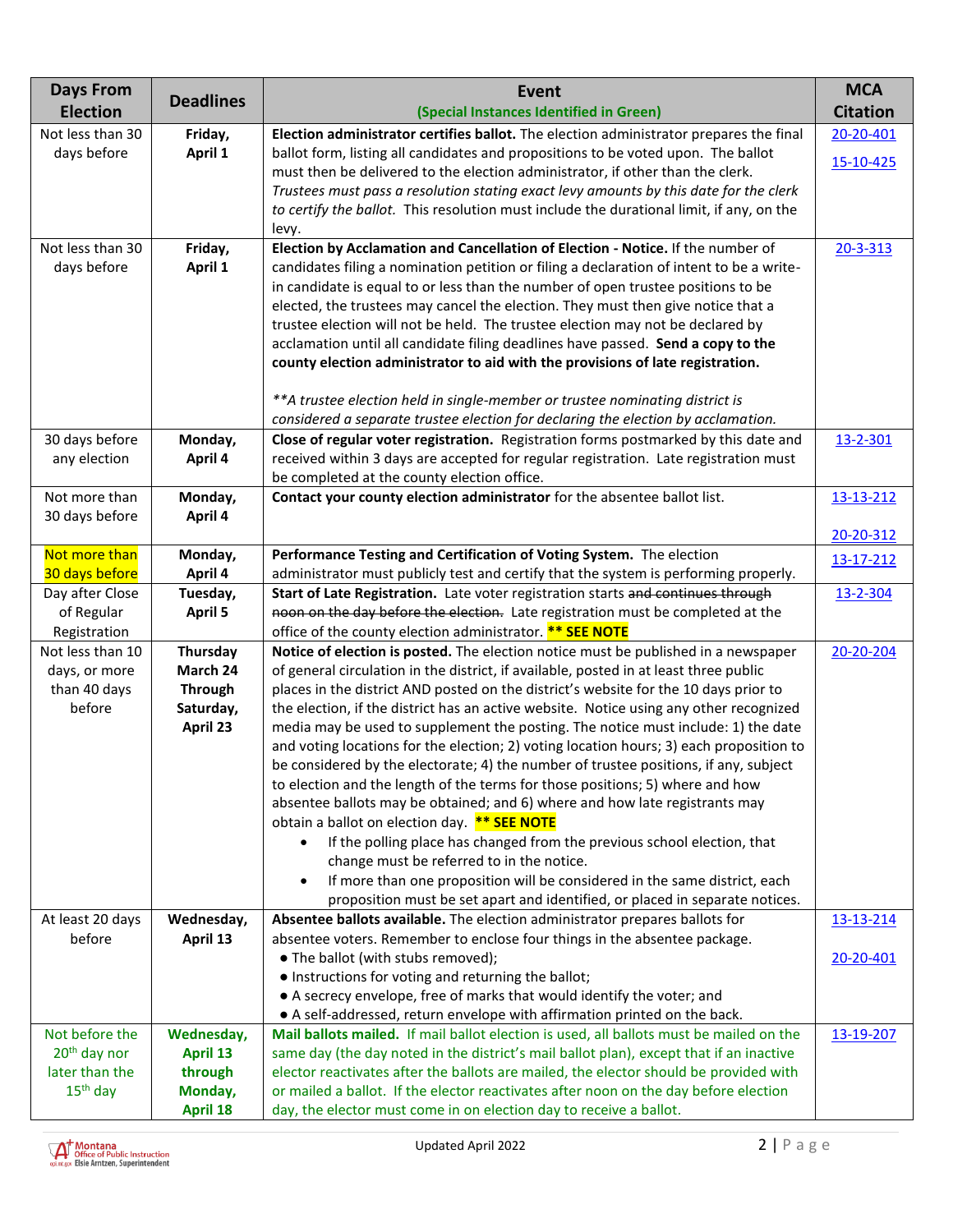| <b>Days From</b>           |                  | Event                                                                                                | <b>MCA</b>      |
|----------------------------|------------------|------------------------------------------------------------------------------------------------------|-----------------|
| <b>Election</b>            | <b>Deadlines</b> | (Special Instances Identified in Green)                                                              | <b>Citation</b> |
| Not more than              | Saturday,        | Absentee/Mail Ballot Counting Notice. Districts must publish in a newspaper of                       | 13-15-105       |
| 10 days or less            | April 23         | general circulation in the county a notice indicating the method that will be used for               |                 |
| than 2 days                | through          | counting absentee/mail ballots and the place and time that the absentee/mail                         |                 |
| before                     | Sunday,          | ballots will be counted on election day. If the district publishes their notice of                   |                 |
|                            | May 1            | election on the 10 <sup>th</sup> day prior to the election, in a newspaper of general circulation in |                 |
|                            |                  | the county, this information may be included in that notice.                                         |                 |
| Not more than              | Saturday,        | Polling Location Accessibility Notice. Districts must publish in a newspaper of                      | 13-3-105        |
| 10 days or less            | April 23         | general circulation in the county a statement of the location of the polling places                  |                 |
| than 2 days                | through          | and whether each location is accessible or inaccessible. This notice may be                          | 13-3-207        |
| before                     | Sunday,          | combined with the notice above, and with the notice of election if the notice is                     |                 |
|                            | May 1            | published on the 10 <sup>th</sup> day prior to the election.                                         |                 |
| Not more than              | Saturday,        | Publication of Information Concerning Voting Systems. Districts shall broadcast on                   | 13-17-203       |
| 10 days or less            | April 23         | radio or television or publish in a newspaper of general circulation in the county a                 |                 |
| than 2 days                | through          | diagram showing the voting system to be used by voters and a sample ballot                           |                 |
| before                     | Sunday,          | (newspaper only), a statement of location of where the voting system to be used is                   |                 |
|                            | May 1            | on public display, and instructions on how to vote. This notice may be combined                      |                 |
|                            |                  | with the notices above, and with the notice of election if the notice is published on                |                 |
|                            |                  | the 10 <sup>th</sup> day prior to the election.                                                      |                 |
| Day before                 | Monday,          | Deadline for absentee ballot requests. Voters who wish to vote absentee may                          | 13-13-211       |
| (by Noon)                  | May 2            | request an absentee ballot in writing or in person until noon the day before the                     | 13-13-214       |
|                            |                  | election.                                                                                            |                 |
| Day before                 | Monday,          | Deliver certified copy of the lists of registered electors. Before the day of election,              | 20-20-313       |
|                            | May 2            | the county election administrator shall deliver a certified copy of the lists of                     |                 |
|                            |                  | registered electors for each voting location to the district. The district shall deliver             |                 |
|                            |                  | them to the election judges prior to the opening of a voting location.                               |                 |
| Day before                 | Monday,          | Late registration closed. Late registration is closed at noon the day before the                     | 13-2-304        |
| (at noon)                  | May <sub>2</sub> | election. Electors must late register at the office of the county election                           |                 |
|                            | (by noon)        | administrator by noon and return their certificate of late registration to the election              |                 |
|                            |                  | administrator (the school district clerk if the school district is running the election)             |                 |
|                            |                  | by 8:00 pm on election day. ** SEE NOTE                                                              |                 |
| <b>Election Day</b>        | Tuesday,         | <b>ELECTION DAY.</b> The election administrator must prepare the polling places, printed             | Title 13        |
|                            | May 3            | ballots, ensure election judges are present, and conduct a fair and unbiased                         | 20-20-105       |
|                            |                  | election.                                                                                            |                 |
|                            |                  |                                                                                                      | 20-20-401       |
|                            |                  | Notify election judges of the names of write-in candidates                                           | 20-20-411       |
| No sooner than             | Monday,          | The first date that provisional ballots may be counted. Following the election,                      | 13-15-107       |
| 3pm on the 6 <sup>th</sup> | May 9            | unresolved provisional ballots are sealed. These ballots may not be opened until                     |                 |
| day after the              |                  | after 3pm on the 6 <sup>th</sup> day after election. The election judges convene, and a              |                 |
| election                   |                  | determination is made as to whether the ballots are counted. If there are                            |                 |
|                            |                  | provisional ballots in a school election, the canvass may not occur until after all                  |                 |
|                            |                  | provisional ballots are resolved.                                                                    |                 |
| Following                  | By Friday,       | Trustees canvass the votes, issue certificates of election, and publish results.                     | 20-20-415       |
| receipt of the             | May 27           | Trustees review the tally sheets compiled by the election judges to ascertain their                  |                 |
| tally sheets               |                  | accuracy. Recounts are ordered, if necessary. If tally is complete and accurate,                     | 20-20-416       |
| from all polls             |                  | trustees issue certificates of election to successful candidates. The canvassed results              |                 |
| and within 25              |                  | shall be published immediately in a newspaper that will give notice to the largest                   |                 |
| days after the             |                  | number of people in the district. If the election was called by acclamation the                      |                 |
| election                   |                  | trustees should still canvass results and issues certificates of election at this time.              |                 |

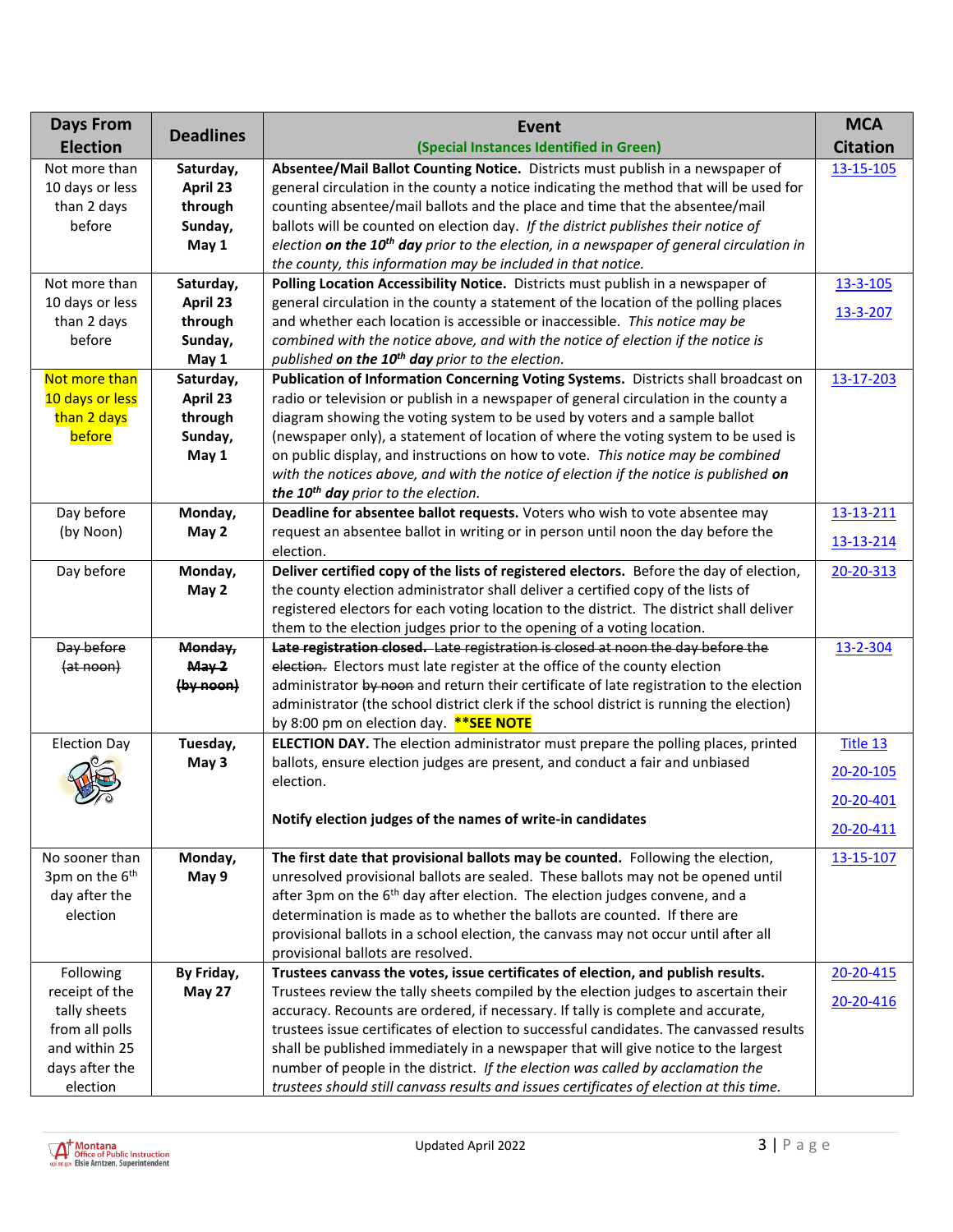| <b>Days From</b><br><b>Election</b>                              | <b>Deadlines</b>                          | Event<br>(Special Instances Identified in Green)                                                                                                                                                                                                                                                                                                                                                                                                                                                                                                                                                                            | <b>MCA</b><br><b>Citation</b>               |
|------------------------------------------------------------------|-------------------------------------------|-----------------------------------------------------------------------------------------------------------------------------------------------------------------------------------------------------------------------------------------------------------------------------------------------------------------------------------------------------------------------------------------------------------------------------------------------------------------------------------------------------------------------------------------------------------------------------------------------------------------------------|---------------------------------------------|
| Within 5 days<br>after the official<br>canvass                   | Monday,<br>May 9<br>through<br>Wednesday, | Deadline for filing a petition for recount. When a question submitted to a vote of<br>the people is decided by a margin not exceeding % of 1% of the total votes cast for<br>and against the question, a petition for recount must be filed within 5 days after the<br>official canvass.                                                                                                                                                                                                                                                                                                                                    | 13-16-201                                   |
| Within 5 days of                                                 | June 1<br>Monday,                         | Deadline for convening the School Recount Board. When a tie vote has been                                                                                                                                                                                                                                                                                                                                                                                                                                                                                                                                                   | 13-16-204                                   |
| receipt of notice<br>from the<br>election<br>administrator       | May 9<br>through<br>Monday,<br>June 6     | certified to the election administrator or conditions have been met for filing a<br>recount petition, the board shall convene at its usual meeting place to perform a<br>recount. The recount must be completed within 5 days of receipt of official canvass<br>or recount petition.                                                                                                                                                                                                                                                                                                                                        | 20-20-420                                   |
| Within 25 days<br>of election                                    | By Friday,<br>May 27                      | Deadline for trustees to hold organizational meeting to elect chair and appoint<br>clerk.                                                                                                                                                                                                                                                                                                                                                                                                                                                                                                                                   | 20-3-321                                    |
| June 1                                                           | Wednesday,<br>June 1                      | Deadline for trustees to request county election administrator to conduct school<br>elections for next year. The school district clerk/election administrator is designated<br>the election administrator for school elections. However, the trustees of any district<br>may request the county election administrator to become the election<br>administrator for school elections. The request must be made by a resolution of the<br>board of trustees. If the county accepts, then the county must perform all the<br>duties the school clerk would have. The school district must assume all costs of the<br>election. | 20-20-417                                   |
| Within 15 days<br>after receipt of<br>certificate of<br>election | By Friday,<br>June 10                     | Candidate completes and files Oath of Office with the County Superintendent.<br>*Newly elected trustees may not be seated until the oath is filed. The issuance and<br>the oath may be administered at the organizational meeting but must be completed<br>within 15 days of issuance.<br>** In the event of a recount, the deadline for a candidate to complete and file the<br>oath is 15 days from receipt of the certificate of election.                                                                                                                                                                               | 20-3-307<br>$20 - 1 - 202$<br>$1 - 6 - 101$ |

## **\*\*NOTE:**

*A preliminary injunction was issued by the 13th Judicial District Court in Yellowstone County on 4/6/2022 affecting the following bills passed in the 2021 legislative session: HB 176, HB 506, HB 530 and SB 169. HB 176 and HB 506 directly affect school districts conducting the May 3, 2022 regular school election. HB 176 created a late voter registration deadline of noon on the day before the election. HB 506 prohibited an election administrator from issuing a ballot to an elector who had registered in accordance with 13-2-110, MCA, but not yet met the age or residency requirements. As of today, these legislative changes are not to be enforced. Please be advised that this is a pending legal action that could change at any time. Should the OPI receive updated information it will be posted to our Elections webpage and information sent to districts as soon as possible. In the meantime, please direct any voter registration questions to your county election office.*

*Further, to meet the requirements of 20-20-204 (2)(f), MCA the template for a district's election notice contains the following statement:*

*If you miss this regular registration deadline (30 days prior to the election), you may still register for the election by showing up at the county election office by noon on the day before election day. The late registration certificate may be exchanged for a ballot at the school election administrator's office until the close of polls on election day. The county election office is located at:*

*Click here to enter text.*